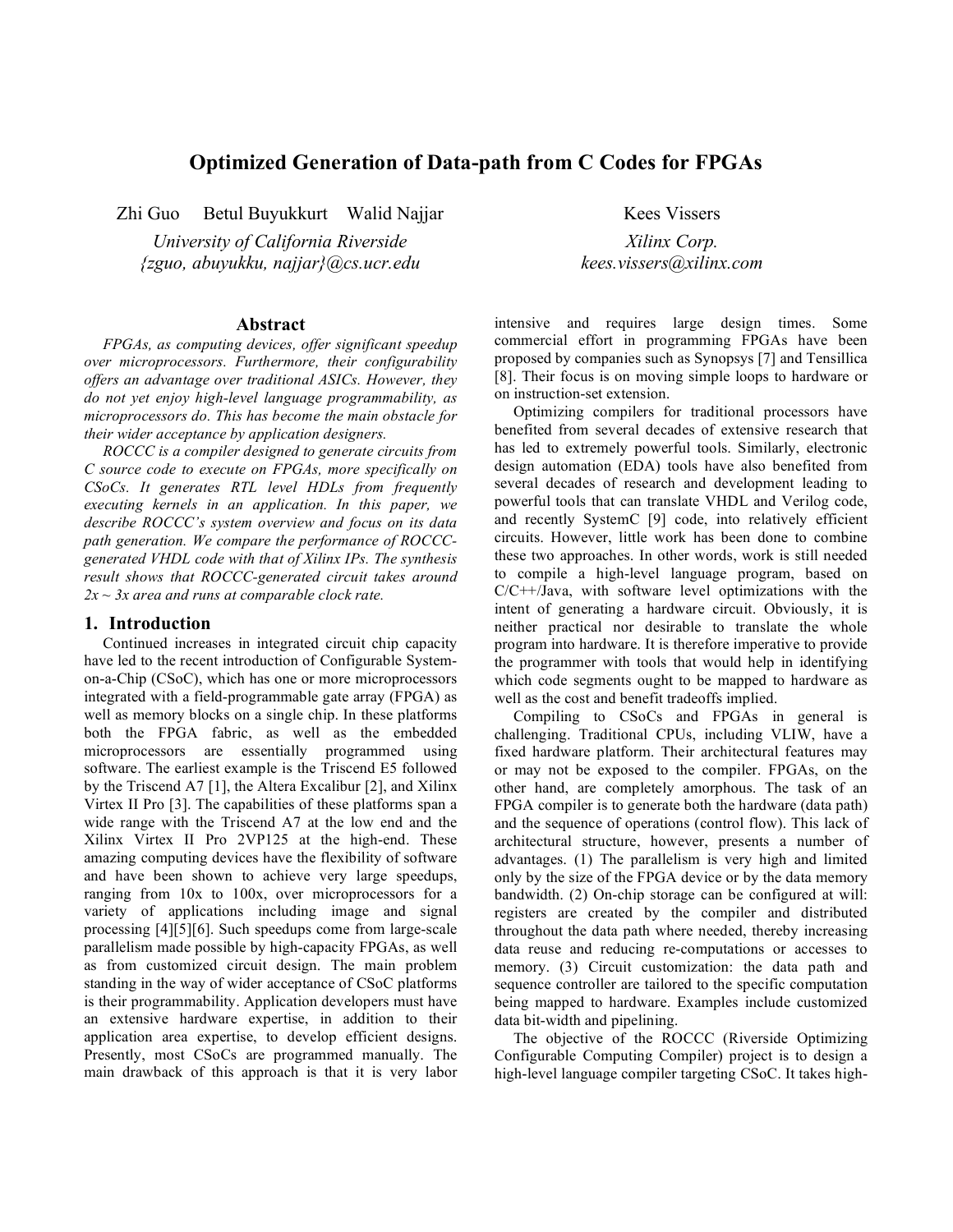level code, such as C or FORTRAN as input and generates RTL VHDL code for the FPGA and C code for the CPU. In this paper we describe the overall structure of the compiler and emphasize the data path generation component. We compare the clock speed and area of automatically generated circuits to a number of IP codes available on the Xilinx web site. The results show that the speed is within 10% while the area is larger by a factor of 2 to 3. The work in [25][26] has compared generated code with hand written VHDL. Both have shown a factor of 2 on the performance decrease of the generated code in area and clock rate. ROCCC is built upon the knowledge acquired from SA-C and Streams-C. We experimentally show that the resultant VHDL is much closer to the handwritten one.

The rest of this paper is organized as follows. The ROCCC compiler is introduced in section 2. Related work is discussed in section 3. Section 4 presents ROCCC compiler RTL code generation for the controller, the buffer and the data path. Experimental results are reported in section 5. Section 6 concludes the paper.

## **2. ROCCC System Overview**

Figure 1 shows the overview of the ROCCC compiler. The profiling tool set has been described in a prior publication [10]. It identifies the frequently executing code kernels in a given application. ROCCC's objective is to compile these kernels to HDL code, which is synthesized using commercial tools.

The ROCCC system is built using SUIF [11] and Machine-SUIF [12] platforms. SUIF IRs (intermediate representations) provide abundant information about loop statements and array accesses. ROCCC performs loop level optimizations on SUIF IRs. Loop unrolling for FPGAs requires compile time area estimation. The work reported in [13] shows that in less than one millisecond and within 5% accuracy compile time area estimation can be achieved. Information to generate high-level units, such as controllers and buffers, is also extracted from SUIF IRs.

Machine-SUIF analysis and optimization passes, such as Control Flow Graph (CFG) library [14], Data Flow Analysis library [15] and Static Single Assignment library



[16], are used to generate the data path.

ROCCC's conventional optimizations include constant folding, loop unrolling, etc. Full loop unrolling converts a *for-loop* with constant bounds into a non-iterative block of code and therefore eliminates the loop controller. In addition to these conventional optimizations, at loop level ROCCC performs FPGA-specific optimizations, such as loop strip-mining, loop fusion, etc. At storage level and circuit level, ROCCC's optimizations are closely related with HDL code generation and are discussed in section 4.

The restrictions on the C code that can be accepted by the ROCCC compiler, for mapping on an FPGA fabric, include no recursion, no usage of pointers that cannot be statically unaliased. Function calls will either be inlined or whenever feasible made into a lookup table.

## **3. Related Works**

Many projects, employing various approaches, have worked on translating high-level languages into hardware. SystemC [20] is designed to provide roughly the same expressive functionality of VHDL or Verilog and is suitable to designing software-hardware synchronized systems. Handle-C [21], as a low level hardware/software construction language with C syntax, supports behavioral descriptions and uses CSP-style (Communicating Sequential Processes) communication model.

SA-C [22] is a single-assignment high-level synthesizable language. Because of special constructs specific to SA-C (such as window constructs) and its functional nature, its compiler can easily exploit data reuse for window operations. SA-C uses pre-existing parameterized VHDL library routines to perform code generation in a way that requires a number of control signals between components, and thereby involves extra clock cycles and delay. Our compiler avoids spending clock cycles on handshaking by focusing more on the compile-time analysis. It takes a subset of C as input and does not involve any non-C syntax.

Streams-C [23] relies on the CSP model for communication between processes, both hardware and software. Streams-C can meet relatively high-density control requirements. However, it does not support accesses to two-dimension arrays and therefore image processing applications, including video processing, must be mapped manually. This makes it very awkward to efficiently support algorithms that rely on sliding windows. For one-dimension input data vector, such as a onedimension FIR filter, Streams-C programmers need to manually write data reuse in the input C code in order to make sure that a data value is retrieved only once from external memory.

SPARK [24] is another C to VHDL compiler. Its transformations include loop unrolling, common subexpression elimination, copy propagation, dead code elimination, loop-invariant code motion etc. SPARK does not support multi-dimension array accesses.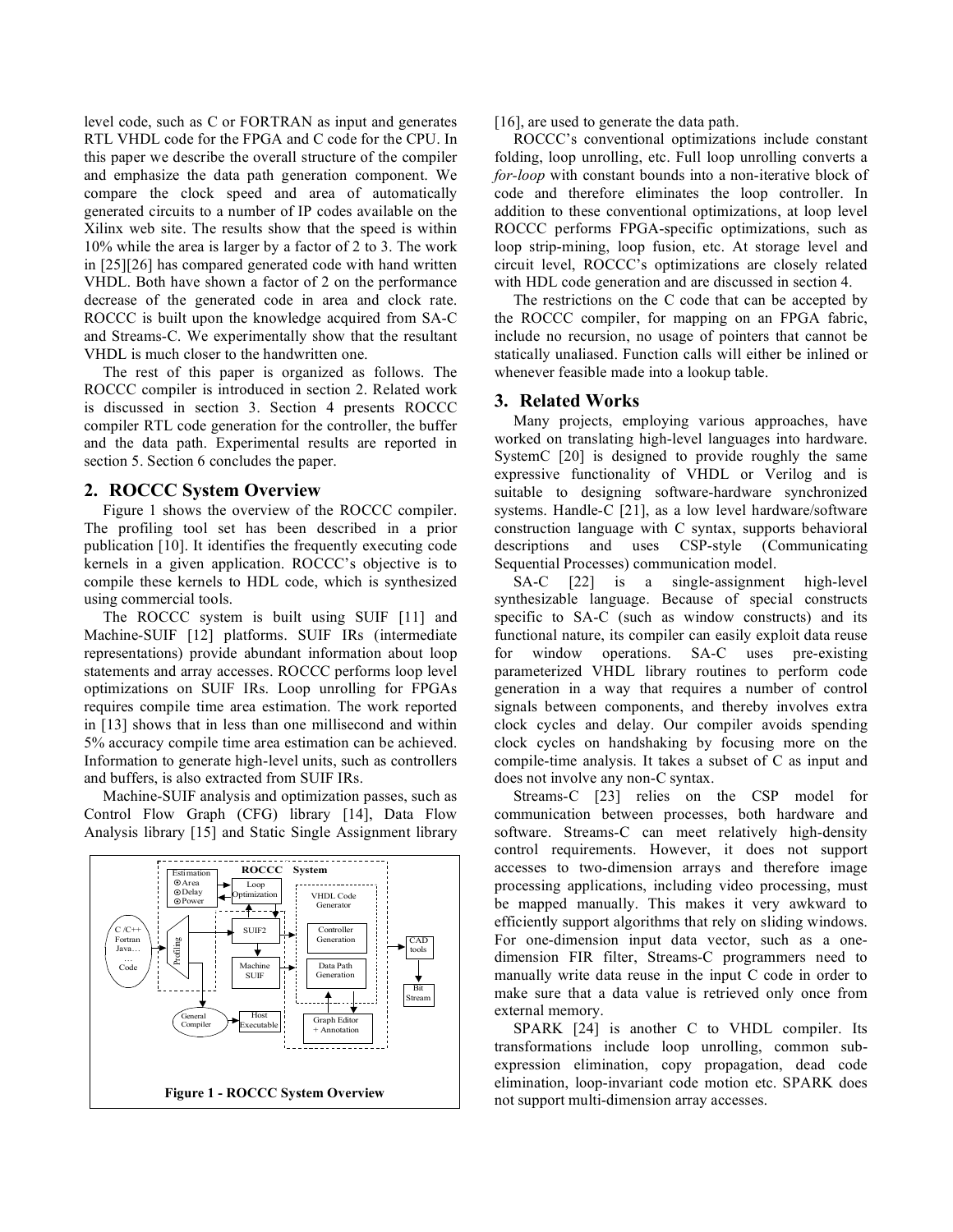## **4. The ROCCC Compiler**

ROCCC targets high computational density, low control density applications. Figure 2 shows the execution model. An engine moves the data from off-chip to a BRAM storage. The compiler-generated circuit accesses the arrays in BRAM and stores the output data into another BRAM, from which an engine retrieves data into the off-chip memory. Inside the compiler-generated circuit, the data path is fully pipelined. The controllers and buffers are in charge of feeding input data and retrieving output data to and from the data path.



**4.1 Controller and Buffers**

ROCCC's scalar replacement transformation converts, for instance, the segment in Figure 3 (a) into the segment in Figure 3 (b). We can see that scalar replacement isolates memory access from calculation. The highlighted region of code is exported in

the form of Figure 3 (c) and goes to the data path generator. At the same time, the loop statement and memory load/store code are used to generate the controllers and buffers. The controllers include address generators, which export a series of memory addresses according to the memory access pattern, and a higher-level controller, which controls the address generators. They are all implemented as pre-existing parameterized FSMs (finite state machine) in a VHDL library.

One of the major reasons that account for FPGA's

| for $(i=0; i< N; i=i+1)$ {<br>$C[i] = 3*A[i] + 5*A[i+1] + 7*A[i+2] + 9*A[i+3] - A[i+4];$<br>(a)                                              |
|----------------------------------------------------------------------------------------------------------------------------------------------|
| for $(i=0; i<17; i=i+1)$ {                                                                                                                   |
| $A0 = A[i];$ $A1 = A[i+1];$ $A2 = A[i+2];$                                                                                                   |
| $A3 = A[i+3]$ ; $A4 = A[i+4]$ ;                                                                                                              |
| $Tmp0 = 3*A0 + 5*A1 + 7*A2 + 9*A3 - A4;$                                                                                                     |
| $C[i] = Tmp0; \}$                                                                                                                            |
| (b)                                                                                                                                          |
| void main df(int A0, int A1, int A2, int A3, int A4, int* $Tmp0$ )                                                                           |
| *Tmp0 = $3*A0 + 5*A1 + 7*A2 + 9*A3 - A4$ ;                                                                                                   |
| return; $\}$                                                                                                                                 |
| (c)                                                                                                                                          |
| (a) $-A$ 5-tap FIR in original C code<br>$(b)$ – The FIR after scalar replacement<br>$(c)$ – The FIR C code fed into the data path generator |
| Figure 3 - A 5-tap FIR in C                                                                                                                  |

speedup over general-purpose processor is that FPGA is capable of providing optimized I/O interface between data path and memory units [17]. For example, each iteration of the *for-loop* in Figure 3 (a) is essentially an operator on a window of five consecutive array elements. The window slides on the array. Two adjacent windows have four input data in common and only one new input data per window/iteration. ROCCC, as a high-level synthesis compiler, uses the knowledge of memory access pattern from the input code, such as the code shown in Figure 3 (b), to automatically generates an intelligent buffer, called *smart buffer*, based on the bus size, window size, data size and sliding-window stride. This buffer unit is able to reuse live input data, clean unused data and export the present valid input data set (the 5-data window in Figure 3 (b)) to the data path [18].

## **4.2 Data Path Generation**

Before building the data path, a few preparation passes are done both at the front-end and back-end. Then, ROCCC's back-end passes perform the analysis, optimization and data path generation.

## **4.2.1 Preparation Passes**

ROCCC uses Machine-SUIF virtual machine (SUIFvm) [19] intermediate representation as the back-end IR. The original SUIFvm assembly-like instructions, by themselves, cannot completely cover HDLs' hardware description functionality. On the other side, the front-end analysis may assist and simplify the data path generation at back-end. Besides back-end data flow analysis, ROCCC performs high-level data flow analysis at front-end and the analysis information is transferred through pre-defined macros to assists back-end hardware generation.

Figure 4 (b) shows an accumulator after applying scalar replacement in C. The variable *sum* is detected as a feedback signal. Figure 4 (c) shows the resultant segment in C, in which macro ROCCC\_load\_prev() and macro ROCCC store2next() annotate the signal feedback.

After applying scalar replacement and front-end dataflow analysis, the function that describes the scalar computing, like the codes shown in Figure 3 (c) or Figure 4 (c), is fed into Machine-SUIF. ROCCC performs circuit level optimizations and eventually generates data path on a modified version of the Machine-SUIF virtual machine (SUIFvm) [19] intermediate representation.

Before fed to ROCCC's passes, the virtual machine IR first undergoes Machine-SUIF Static Single Assignment and Control Flow Graph transformations. At this point, control flow graph information is visible and every virtual register is assigned only once.

The preserved macros are converted into ROCCCspecific opcodes. For example, ROCCC load prev() and ROCCC store2next() in Figure  $4$  (c) are converted into instructions with opcode *LPR* (load previous) and *SNX* (store next), respectively. We are working on supporting bit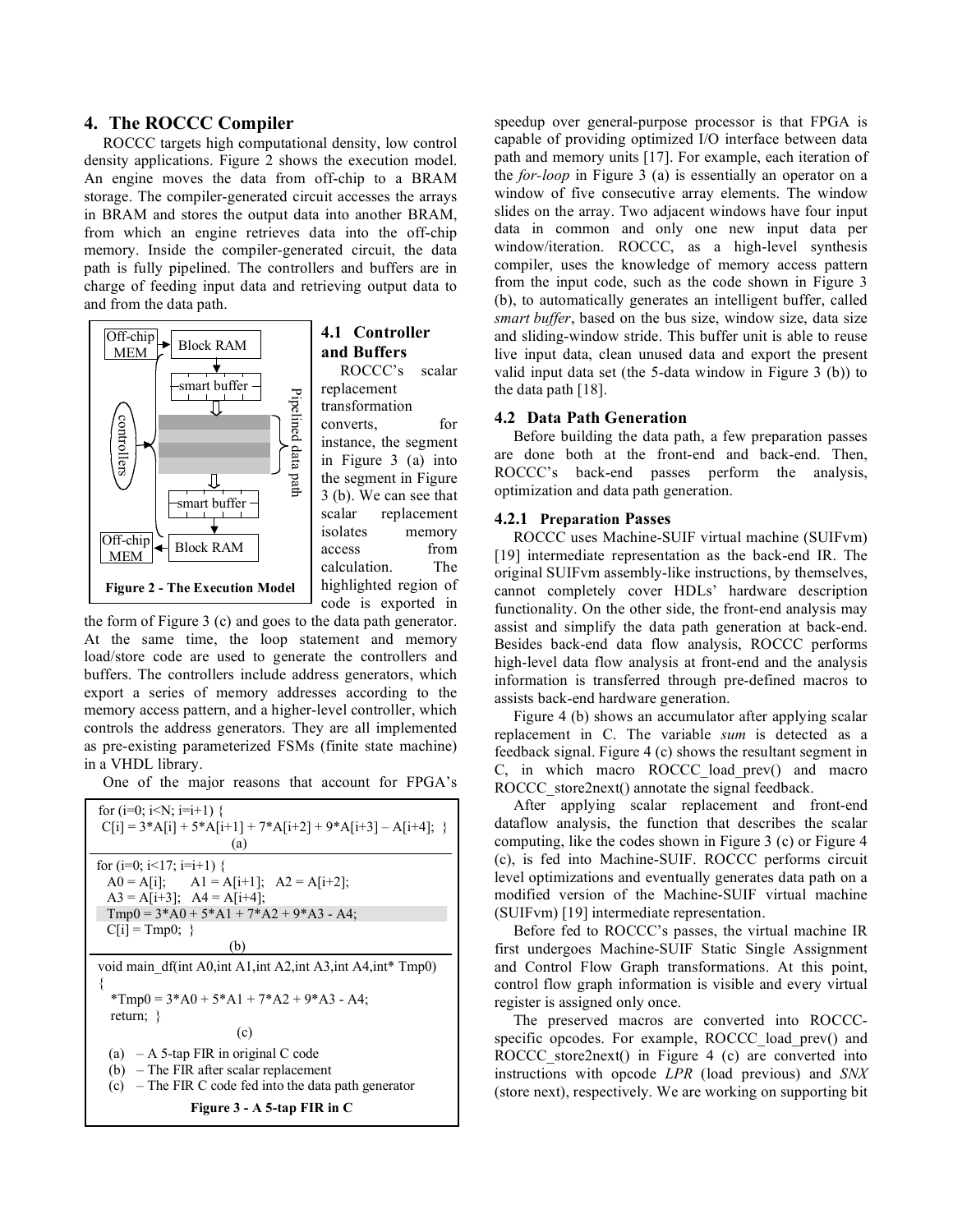| int sum $= 0$ ;<br>for ( $i = 0$ ; $i < 32$ ; $i++)$ {<br>$sum = sum + A[i];$<br>(a)                                                                  | int sum $= 0$ ;<br>for ( $i = 0$ ; $i < 32$ ; $i++$ ) {<br>main $Tmp0 = A[i]$ ;<br>$sum = sum + main$ Tmp0;<br>(b) |
|-------------------------------------------------------------------------------------------------------------------------------------------------------|--------------------------------------------------------------------------------------------------------------------|
| int sum $= 0$ ;<br>void main_dp(int main_Tmp0, int* main_Tmp1) {<br>int main dp Tmp2;<br>ROCCC store2next(sum, main dp Tmp2);<br>*main $Tmp1 = sum$ ; | main dp $Tmp2 = ROCCC$ load prev(sum) + main $Tmp0$ ;                                                              |
|                                                                                                                                                       | (c)                                                                                                                |
| (a) $-$ An accumulator in original C code                                                                                                             |                                                                                                                    |
| $(h) =$ The accumulator after scalar replacement                                                                                                      |                                                                                                                    |

' after scalar replacement (c) – The C code fed into data path generator after detecting feedback variable and adding preserved macros

**Figure 4 - An Accumulator in C**

manipulation macros, which are the lack of high-level languages.

#### **4.2.2 Data Path Building**

Each instruction that goes to hardware is assigned a location in the data path. We add new fields into Machine-SUIF IR to record the location of each arithmetic, logic or register copying instruction's location. For example, Figure 6 shows the data path for the C code list in Figure 5. We maximize instruction level parallelism. All the input and output operands are copied to the entry or exit of the data flow, respectively. A virtual register's definition and reference should be adjoining in the data flow. If not, extra register copying instructions are added to satisfy so.

The compiler first builds data path for each non-null node in the CFG, as node 1 through node 4 shown in Figure 6. To parallelize alternative branches, the compiler adds a new *mux* node between alternative branch nodes and their common successor node, for instance, node 7 in Figure 6. A new *pipe* node (node 6 in Figure 6, for instance) is added

```
void if else(int x1, int x2, int*x3, int*x4) {
int a,c;
c = x1 - x2; /*node 1*/
if(c < x2)
   a = x1 \cdot x1; /*node 2*/
else
   a = x1 \cdot x2 + 3; /*node 3*/
c = c - a;*_{x3} = c;
*_{x4} = a;return;}
            node 4
```
**Figure 5 - An Alternative Branch in C**

\* The pointers are only used to indicate multiple return values. ROCCC does not support pointers



to copy live variables from alternative branches' parent node to their common successor node.

In Figure 6, node 6 and 7 are called hard nodes since they only appear in hardware and have no equivalence in software. Nodes 1 through 4 are thereby called soft nodes. Notice that if we only consider soft node, vr11 in node 4 is vr11 in node 1, the same case as of vr13. Therefore, the soft nodes, by themselves, will have the same behavior on a CPU compared with the whole data path on a FPGA.

## **4.2.3 Data Path Pipeline**

ROCCC automatically places latches in a data path to pipeline it. The latch location in a node is decided based on the delay estimation of instructions, which is beyond this paper's scope.

The latch location also satisfies special opcodes' requirements. For example, *SNX* instruction must have a latch to store the feedback signal to the corresponding *LPR* instruction. Figure 7 shows the data path of Figure 4 (c).



After data path pipelining, each

pipeline stage is an instance of single iteration in the *forloop* body.

#### **4.2.4 VHDL Code Generation**

ROCCC generates one VHDL component for each CFG node that goes to hardware. In a node, every virtual register is single assigned and is converted into wires in hardware. All arithmetic opcodes in SUIFvm have corresponding functionality in IEEE 1076.3 VHDL with the exception of division. Arithmetic, logic and copying instructions become combinational or sequential VHDL statement according to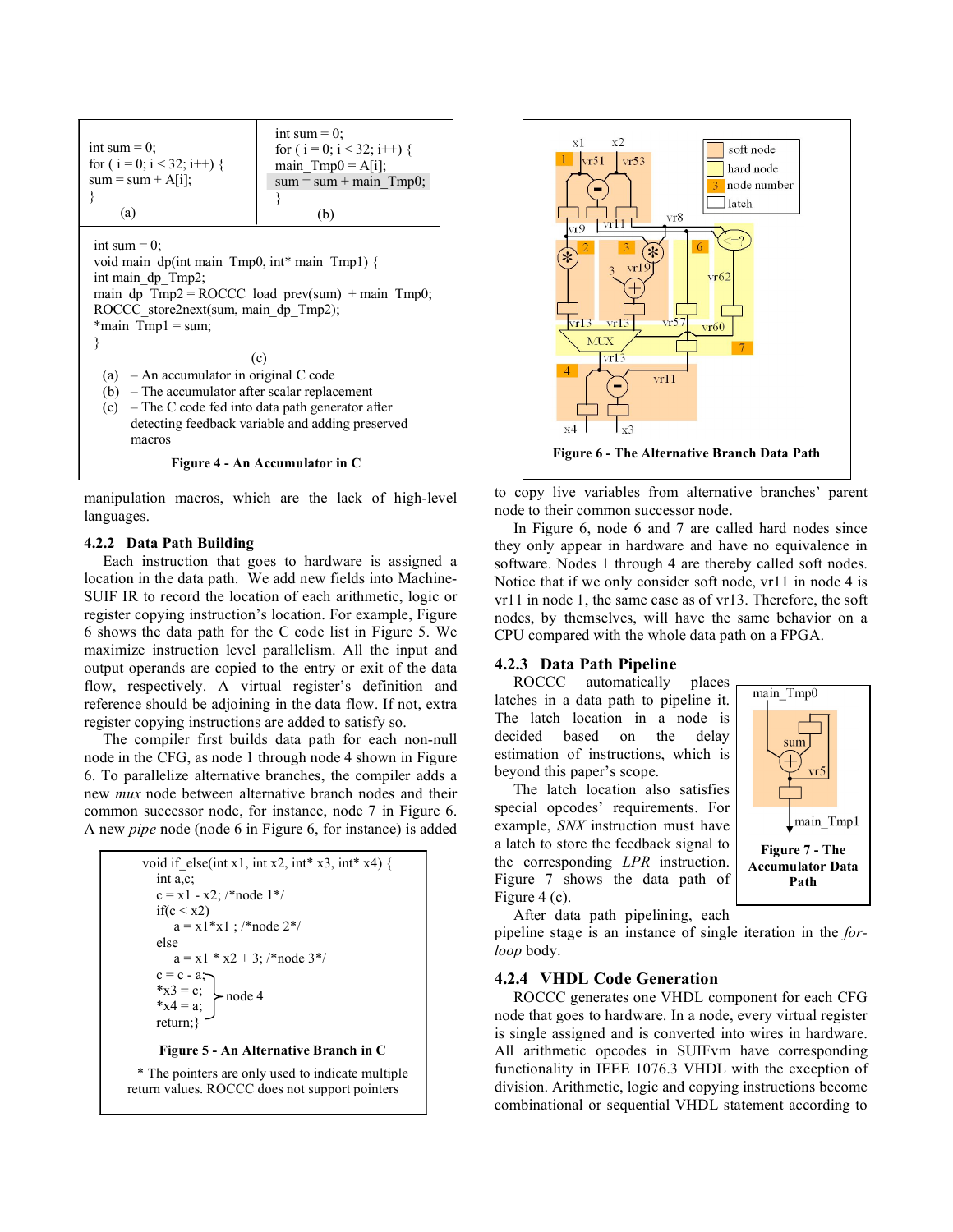| Example        | (*The wavelet engine is not from the Xilinx IP, it is written in VHDL)<br>Xilinx IP |                            | <b>ROCCC</b> |              |        |       |
|----------------|-------------------------------------------------------------------------------------|----------------------------|--------------|--------------|--------|-------|
|                |                                                                                     | Clock (MHz)   Area (slice) | Clock (MHz)  | Area (slice) | %Clock | %Area |
| bit correlator | 212                                                                                 | 9                          | 144          | 19           | 0.679  | 2.11  |
| mul acc        | 238                                                                                 | 18                         | 238          | 59           | 1.00   | 3.28  |
| udiv           | 216                                                                                 | 144                        | 272          | 495          | 1.26   | 3.44  |
| square root    | 167                                                                                 | 585                        | 220          | 1199         | 1.32   | 2.05  |
| <b>COS</b>     | 170                                                                                 | 150                        | 170          | 150          | 1.00   | 1.00  |
| Arbitrary LUT  | 170                                                                                 | 549                        | 170          | 549          | 1.00   | 1.00  |
| <b>FIR</b>     | 185                                                                                 | 270                        | 194          | 293          | 1.05   | 1.09  |
| <b>DCT</b>     | 181                                                                                 | 412                        | 133          | 724          | 0.735  | 1.76  |
| Wavelet*       | 104                                                                                 | 1464                       | 101          | 2415         | 0.971  | 1.65  |

**Table 1:** A comparison of hardware performance from Xilinx IPs and ROCCC-generated VHDL code.

whether the instruction needs latched or not. A *LUT* instruction invokes an instantiation of a lookup table component. If the lookup table is a pre-existing one, such as a *cos* lookup table, the compiler automatically includes the existing component. Otherwise, for example, if a user wants to have a probability distribution function lookup table, the compiler instantiates the lookup table as a regular *ROM* IP core unit in the VHDL code. The only thing the user needs to do is to edit a pure text initialization file, which defines the lookup table's content.

By adding more data type in Machine-SUIF, ROCCC supports any signed and unsigned integer type up to 32 bit. The compiler infers the inner signals' bit size automatically.

## **5. Experimental Results**

We compare the hardware performance generated from Xilinx IP cores and ROCCC-generated VHDL code. We use Xilinx ISE 5.1i and IP core 5.1i. All the Xilinx IP cores and ROCCC-generated VHDL code are synthesized targeting a Xilinx Virtex-II xc2v2000-5 FPGA.

All the benchmarks in Table 1 are picked from Xilinx IP core except the wavelet engine. The input and output variables of ROCCC equivalents have the same bit sizes as that of the IP cores.

*Bit correlator* counts the number of bits of an 8-bit input data that are the same as of a constant mask. *Mul\_acc* is a multiplier-accumulator, whose input variables are a pair of 12-bit data. *Udiv* is an 8-bit unsigned divider. *Square\_root* calculates a 24-bit data's square root. *Cos*'s input is 10-bit, output, 16-bit. The arbitrary LUT has the same port size as that of *cos*. *FIR* is two 5-tap 8-bit constant coefficient finite impulse response filters, whose bus sizes are 16-bit. *DCT* is a one-dimension 8-data discrete cosine transform. The input data size and output data size are 8-bit and 19-bit, respectively. For Xilinx IP *FIR* and *DCT*, the multiplications with constants are implemented using distributed arithmetic technique, which performs multiplication with lookup-table based schemes. Therefore, we set the synthesis option *'multiplier style'* as *'LUT'* for the ROCCC-generated *DCT* and *FIR*.

The second and the third column of Table 1 show Xilinx IP cores' clock rate and device utilization and the forth and the fifth column show ROCCC's corresponding performance. %Clock is the percentage difference in clock rate of ROCCC-generated VHDL compared to Xilinx IP. %Area is the percentage difference in area of ROCCCgenerated VHDL compared to Xilinx IP. *Bit-correlator, udiv* and *square root* consist of a number of bit manipulations. The C input, as a high-level code, is not good at describing bit operations and therefore is one of the major causes of the performance difference. Xilinx *mul\_acc* IP has a control input signal *nd (new data)* whose Boolean value *true* indicates the present data is valid. In C code, we describe the equivalent behavior using *if-else* statement whose condition evaluates Boolean input *nd.* Thus, extra nodes and latches are added to support the alternative branch and take extra area. We used to convert this C code by multiplying *nd* with the new input data instead of using *if-else* statement. Though one more multiplier was used, the overall area and clock rate performance was better than the one listed in Table 1. Obviously, this is not compile level optimization. But at the same time, it shows one of high-level synthesis's advantages: ease to do algorithm level optimizations. In terms of lookup tables, ROCCC-generated VHDL code instantiates Xilinx IP cores. Therefore, they have exactly the same performance. In Xilinx Virtex-II, 10-bit-input-16 bit-output *cos/sin* lookup table stores only half wave, which is one of the reasons that this *cos/sin* lookup table utilizes less area compared with the arbitrary ROM lookup table with the same port size. *Fir* operates on an array. Basically, a 5-data window slides on the one-dimension array. ROCCC generates *smart buffer* to reuse the previous input data. The *FIR*'s data path consists of multipliers, adders/subtracters and no branch. ROCCC fits this type of algorithms and gets comparable performance with IP cores. Like *FIR*, *DCT* has high computational density and no branch. The throughput of Xilinx DCT IP is one output data per clock cycle, while ROCCC's throughput is eight output data per clock cycle. Therefore, though ROCCCgenerated DCT runs at a lower speed (73.5%), the overall throughput of ROCCC-generated circuit is higher. Both ROCCC DCT and Xilinx IP DCT explore the symmetry within the cosine coefficients. The last row in Table 1 shows an implementation of a two-dimension (5, 3) wavelet